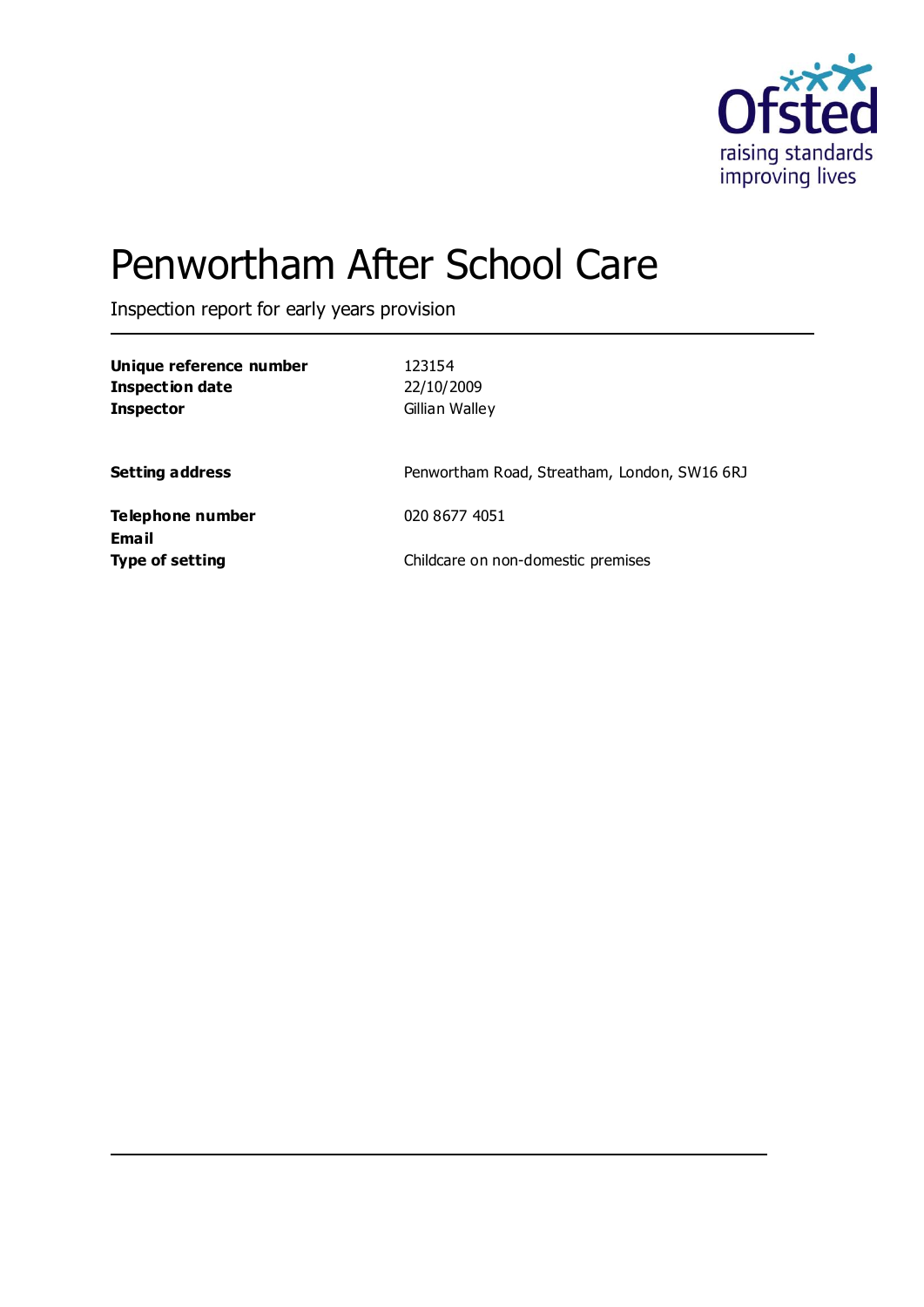The Office for Standards in Education, Children's Services and Skills (Ofsted) regulates and inspects to achieve excellence in the care of children and young people, and in education and skills for learners of all ages. It regulates and inspects childcare and children's social care, and inspects the Children and Family Court Advisory Support Service (Cafcass), schools, colleges, initial teacher training, work-based learning and skills training, adult and community learning, and education and training in prisons and other secure establishments. It rates council children's services, and inspects services for looked after children, safeguarding and child protection.

If you would like a copy of this document in a different format, such as large print or Braille, please telephone 08456 404040, or email enquiries@ofsted.gov.uk.

You may copy all or parts of this document for non-commercial educational purposes, as long as you give details of the source and date of publication and do not alter the information in any way.

Royal Exchange Buildings St Ann's Square Manchester M2 7LA

T: 08456 404040 Textphone: 0161 618 8524 E: enquiries@ofsted.gov.uk W: [www.ofsted.gov.uk](http://www.ofsted.gov.uk/)

© Crown copyright 2009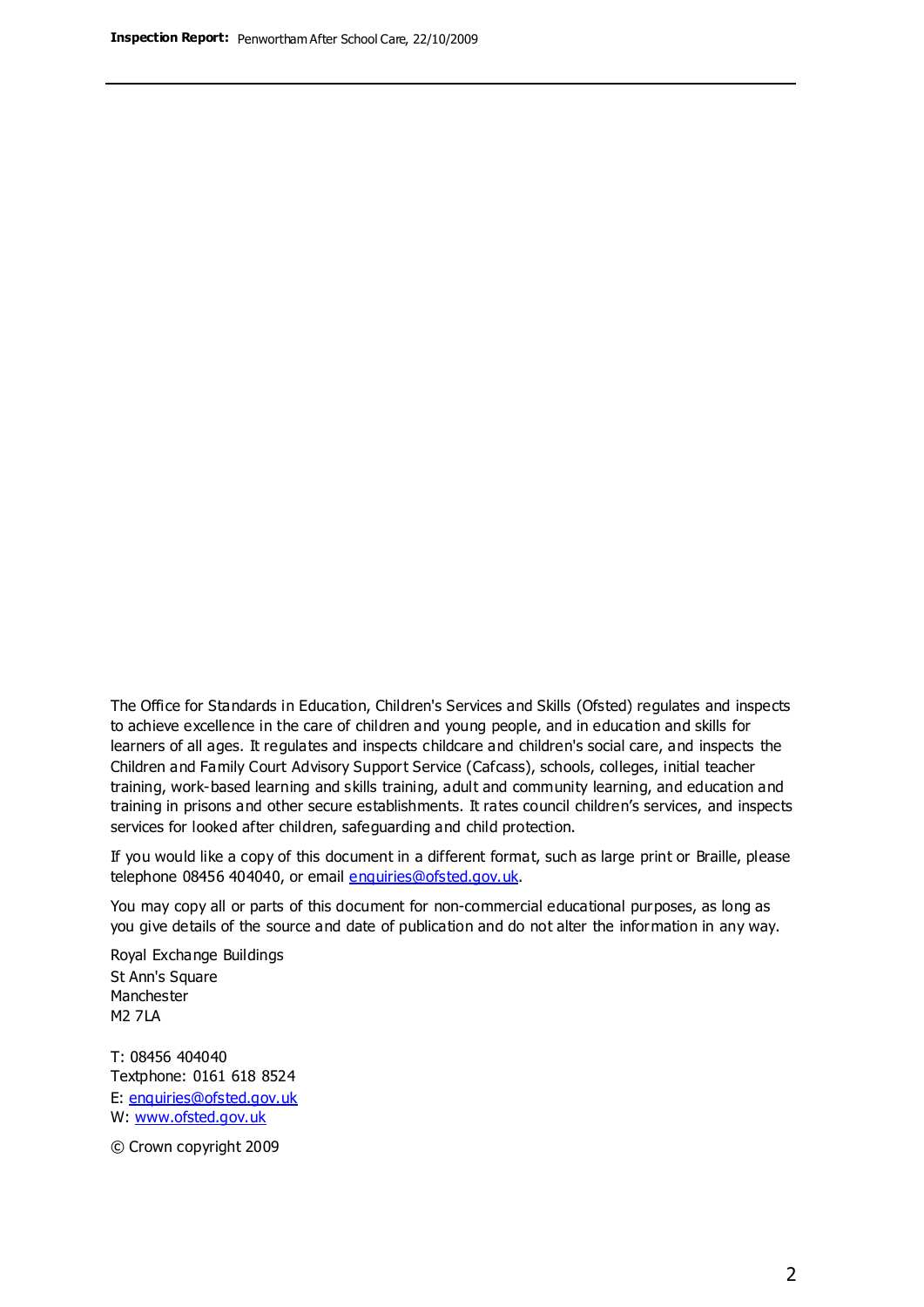### **Introduction**

This inspection was carried out by Ofsted under Sections 49 and 50 of the Childcare Act 2006 on the quality and standards of the registered early years provision. 'Early years provision' refers to provision regulated by Ofsted for children from birth to 31 August following their fifth birthday (the early years age group). The registered person must ensure that this provision complies with the statutory framework for children's learning, development and welfare, known as the *Early* Years Foundation Stage.

The provider must provide a copy of this report to all parents with children at the setting where reasonably practicable. The provider must provide a copy of the report to any other person who asks for one, but may charge a fee for this service (The Childcare (Inspection) Regulations 2008 regulations 9 and 10).

Children only attend this setting before and/or after the school day and/or during the school holidays. The judgements in this report reflect the quality of early years provision offered to children during those periods.

The setting also makes provision for children older than the early years age group which is registered on the voluntary and/or compulsory part(s) of the Childcare Register. This report does not include an evaluation of that provision, but a comment about compliance with the requirements of the Childcare Register is included in Annex B.

Please see our website for more information about each childcare provider. We publish inspection reports, conditions of registration and details of complaints we receive where we or the provider take action to meet the requirements of registration.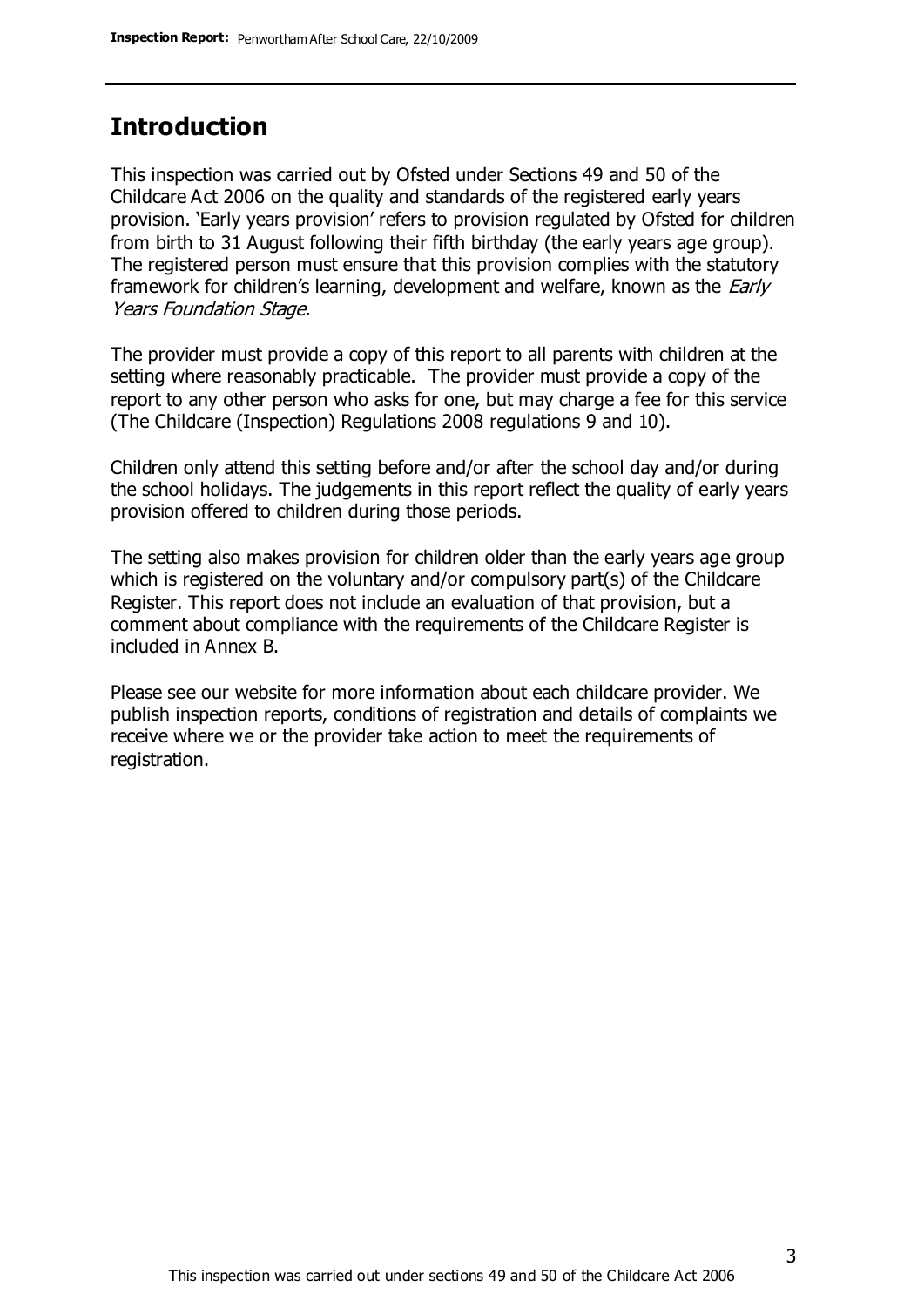## **Description of the setting**

Penwortham After School Care is one of a chain of out of school provisions run by Wandsworth Primary Play Association (WPPA). It opened in 1993 and operates from two halls in Penwortham Primary School. A maximum of 56 children may attend the breakfast club and after school care at any one time. The breakfast club and after school care is open each weekday from 7.30am to 9.00am and 3.00pm to 5.45pm during school term times only. All children share access to a secure enclosed outdoor play area. There are currently 26 children aged from three years to under eight years on roll, of whom 18 are in the early years age range. Children come from Penwortham Primary School and Furzedown Primary School. The after school care currently supports a number of children with special educational needs and/or disabilities and also supports a number of children who speak English as an additional language. There is disabled access for adults and children. The WPPA employs eight members of staff. Of these, six hold appropriate early years qualifications and two are working towards a recognised or advanced qualification. The setting is on the Early Years Register and both the voluntary and compulsory parts of the Childcare Register.

### **The overall effectiveness of the early years provision**

Overall the quality of the provision is good.

Penwortham After School Care is a good setting. It is well led and managed by a new manager who has been in post for half a term. The setting meets the needs of early years children well, and is inclusive so that all children make good progress. The setting has an outstanding capacity to improve because the new manager has evaluated the provision very well, identified key areas for development and the experienced staff have begun to make the changes needed. Staff are undertaking training to widen their skills.

### **What steps need to be taken to improve provision further?**

To further improve the early years provision the registered person should:

- develop planning to show the intended learning for each activity, and keep records so that children's progress can be monitored, assessed and reported to parents
- introduce a system for surveying parents regularly so that their views can be incorporated in future plans
- keep evidence that all staff have been vetted on the premises so that it can be inspected on request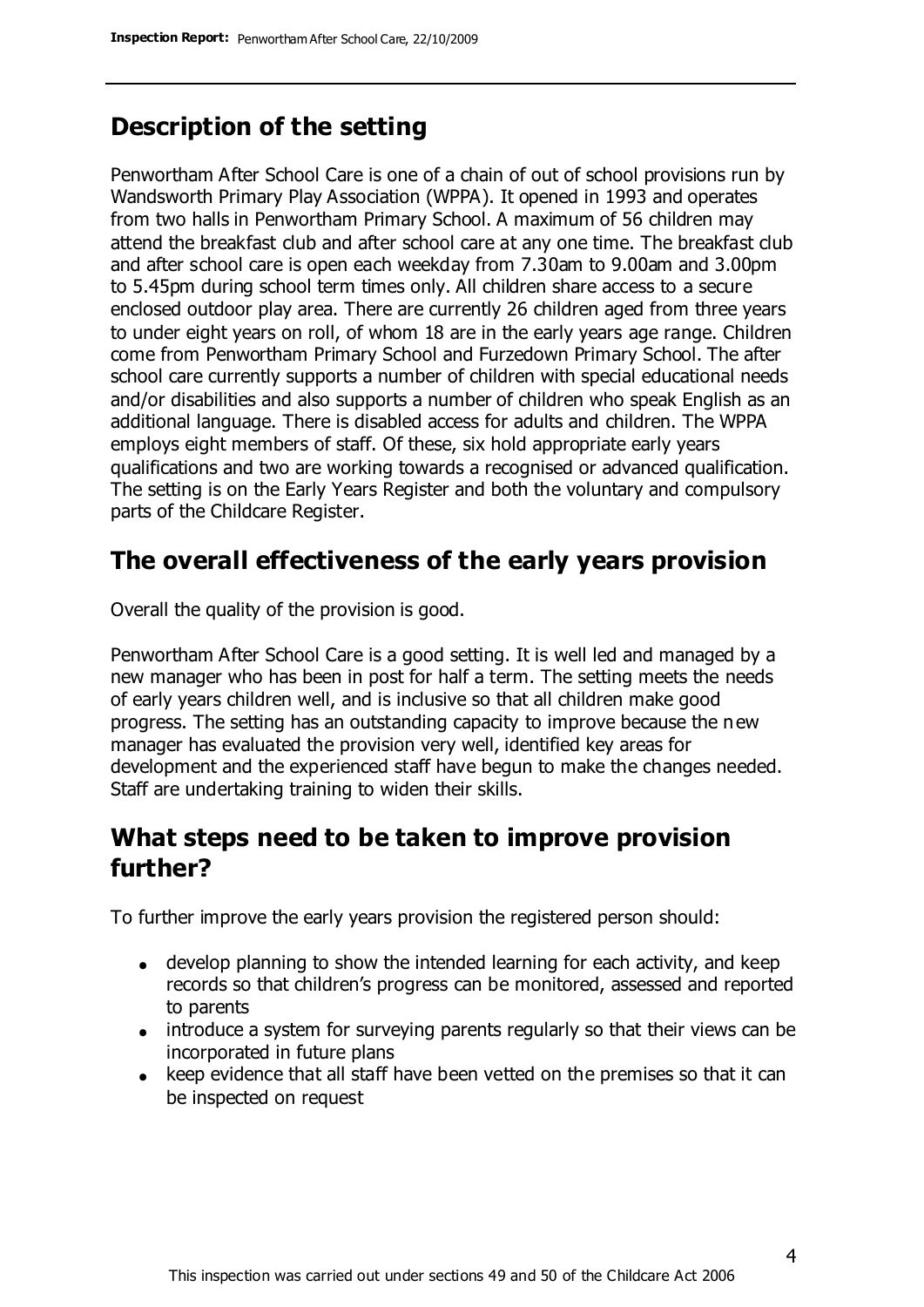# **The effectiveness of leadership and management of the early years provision**

Penwortham After School Care is well led and runs very smoothly on a day to day basis. The new manager has already planned a number of developments to improve the range of opportunities for the children and to improve their security and welfare. Staff are attending training to broaden their skills, for example, in behaviour management, food hygiene, reporting children's progress and in first aid. Staff are a well qualified and very experienced team who work closely together. They meet at the end of each day to review each session and plan for the following day. There has been a great improvement in the amount of resources the children can use, and they make good use of the space available. There is now a very good registration procedure in place when children arrive, which is an improvement since the last inspection. Staff constantly review their procedures, for example, there was a recent concern about the safe arrival of older children from their classrooms so all children are now escorted to the hall by adults. The staff know exactly which children they are responsible for each day.

The club is now able to work closely with Penwortham Primary School, for example, key workers can liaise with class teachers about individual pupils when the need arises. This ensures that children are supported well and parents appreciate the reassurance this brings. The club has good policies in place to ensure all children, regardless of their backgrounds, have access to all that the setting provides. Children who find learning more difficult and those who are learning English as an additional language, are well supported and able to make good progress. The staff plan each day's activities so that a good range of activities is available which support children's development in all areas of learning but which give the children plenty of choices about what they would like to do. At present, there is no record to show specifically what children have learnt through each activity. Consequently, staff do not fully monitor children's progress and cannot report progress to parents effectively. This limits the staff's ability to evaluate the provision closely to ensure they provide exactly what each child needs. There are good procedures in place to ensure that children are safe at all times, and these are now reviewed every six months. Staff are very vigilant about children's safety, for example, children say what toys they would like from the store cupboard but they know they must not go in themselves.

The children know how to evacuate the building in an emergency because they practise fire drills regularly. One member of staff has responsibility for health and safety and checks are meticulous, on the room, playground and equipment before each session. There are weekly checks that all required documentation is in order. When the children play outside, the playground gates are kept locked and adults supervise them closely. Children learn to cook but do not have unsupervised access to the kitchen area. Parents are informed in writing of any accidents or problems. Correct procedures are followed when new staff are recruited and all staff have been vetted appropriately, although the evidence of this is held at head office and not on the premises.

The staff have good relationships with parents so that they can exchange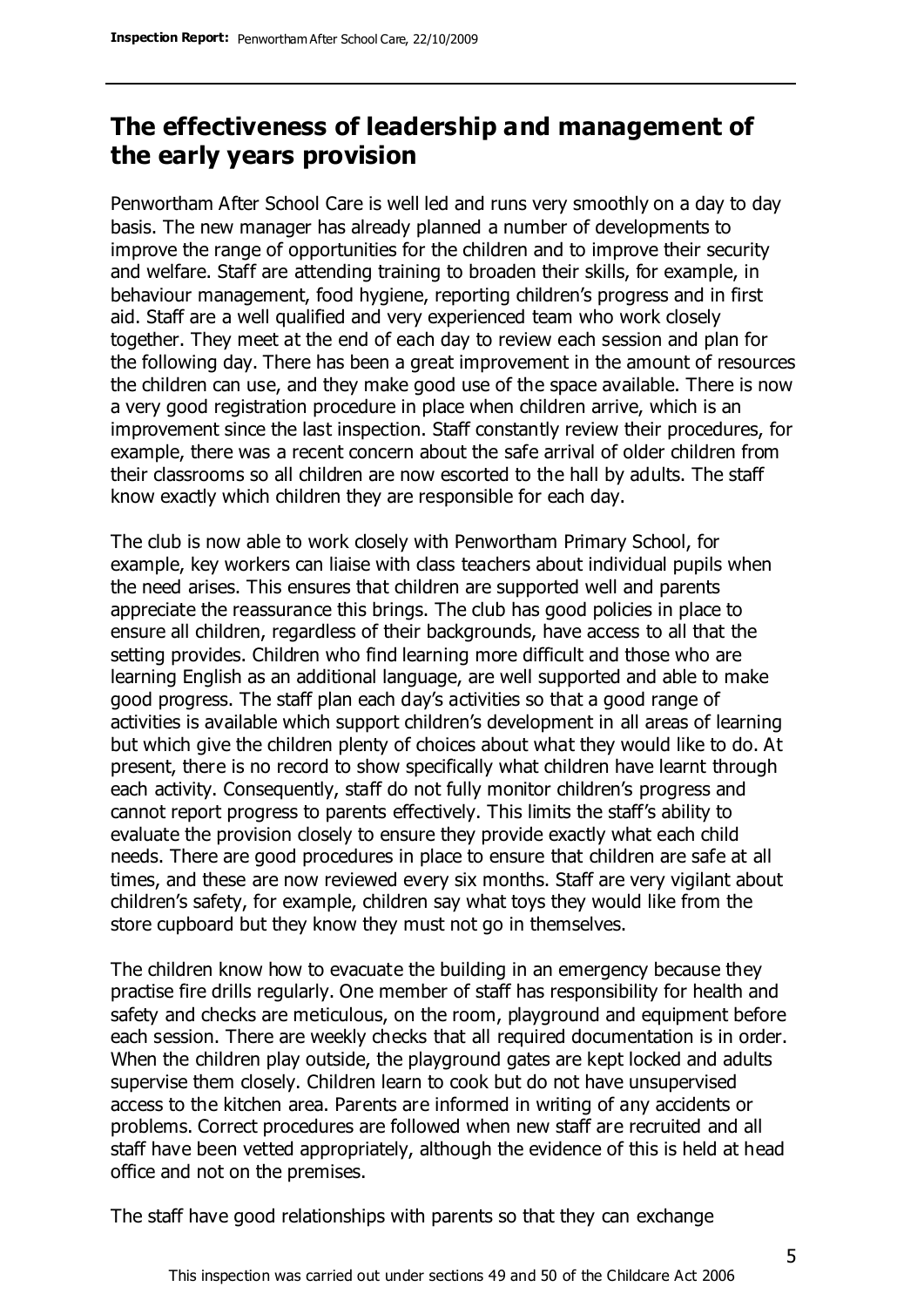information informally about the children's progress and development at the end of sessions, and parents have confidence in the manager and her staff to keep their children safe. As children's learning is not recorded in detail, the staff cannot inform parents in detail but plans are displayed for them to see, together with menus, and there are regular newsletters. Parents can make comments about the club if they wish, although the manager has identified the need to survey parents regularly to gather their views. There is a 'Suggestions Box' where children can share their ideas and a council is about to be formed which will encourage the children to take some responsibility for decisions about the club.

# **The quality and standards of the early years provision and outcomes for children**

Children make good progress and develop a wide range of skills because there is good provision for their welfare and development. The staff set consistently high expectations of them, and behaviour is very good. This is based on mutual respect and the staff are good role models for the children. They encourage them to be confident and to have high self-esteem. The children play well together and enjoy coming to the after school club. There is a very wide range of activities to support them in all areas of learning. Adults interact well with the children and question them about their learning. They provide them with good routines, for example, when it is time to tidy resources away. There are many exciting new resources for the children to choose from, including games, construction kits and puzzles which help them to concentrate and solve problems. There is a good range of creative tasks for developing the imagination: books, writing opportunities and computers. The children develop their physical and social skills with a good range of equipment outdoors, and adults support them well.

Children's multicultural understanding is supported through the range of resources they use and because they learn about different customs, beliefs and places. For example, they have made a display for Black History Month, and have learnt about Eid through dancing and tasting food. The children grow plants from seeds, and each week they have the chance to cook food which is then eaten at the next day's breakfast club. The children learn about the importance of leading a healthy lifestyle and having a healthy diet. At tea time they enjoy a wide range of healthy foods and learn good table manners. Meal times are orderly and sociable occasions. Children learn how to avoid 'catching germs', for example, by washing their hands before they eat, and to take care of themselves, for example, by learning about road safety. The children enjoy being at the club, and especially like being able to choose from so many different activities. They like being able to make new friends and playing with children from other classes. The staff make arrangements so that the children can attend other clubs run by the school before coming to the after school club. The atmosphere is relaxed and provides children with a calm environment at the start and the end of the school day.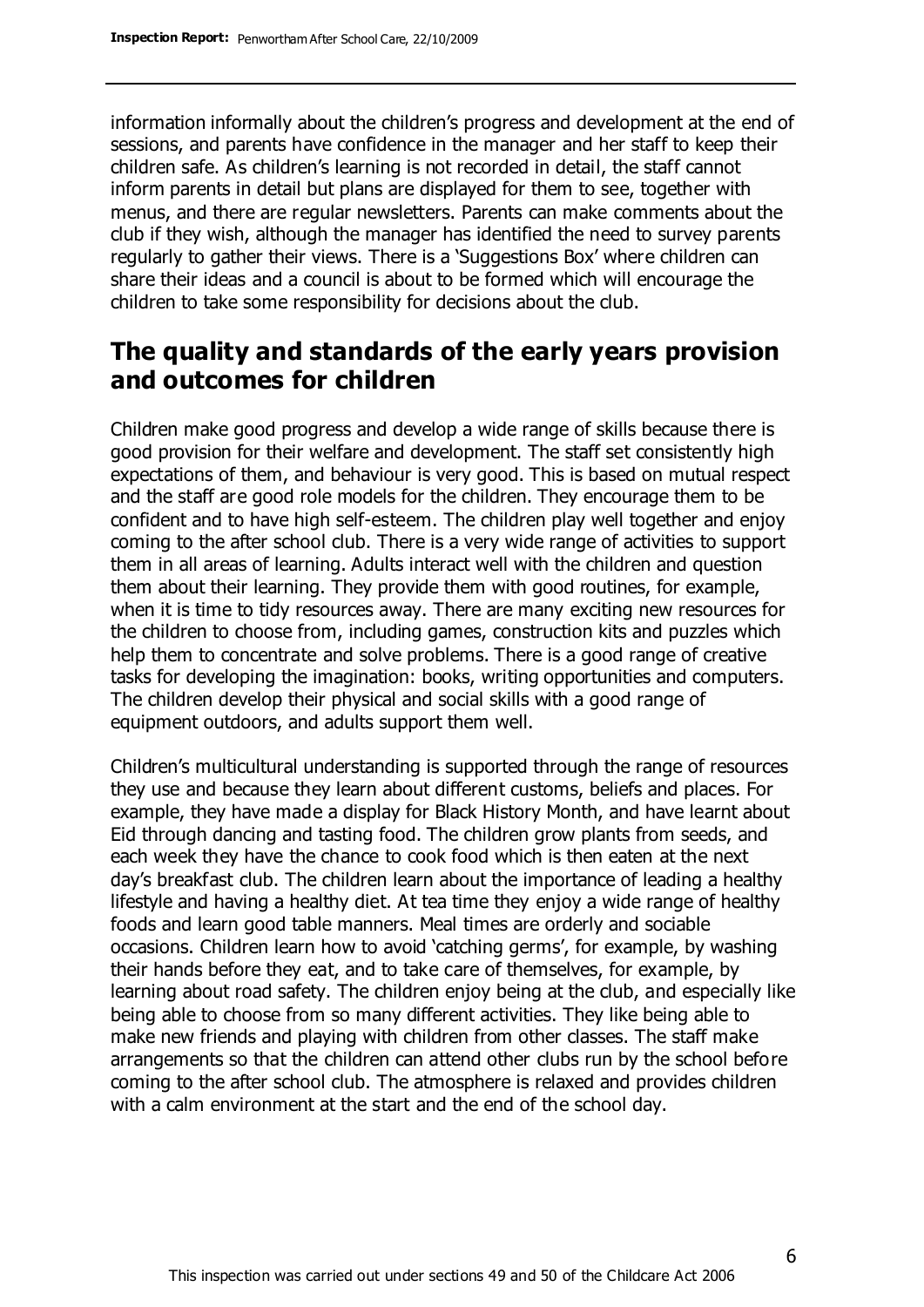# **Annex A: record of inspection judgements**

#### **The key inspection judgements and what they mean**

Grade 1 is Outstanding: this aspect of the provision is of exceptionally high quality Grade 2 is Good: this aspect of the provision is strong Grade 3 is Satisfactory: this aspect of the provision is sound Grade 4 is Inadequate: this aspect of the provision is not good enough

### **The overall effectiveness of the early years provision**

| How well does the setting meet the needs of the<br>children in the Early Years Foundation Stage? |  |
|--------------------------------------------------------------------------------------------------|--|
| The capacity of the provision to maintain continuous                                             |  |
| improvement                                                                                      |  |

### **The effectiveness of leadership and management of the early years provision**

| How effectively is the Early Years Foundation Stage led                                         |   |
|-------------------------------------------------------------------------------------------------|---|
| and managed?                                                                                    |   |
| The effectiveness of leadership and management in embedding<br>ambition and driving improvement |   |
| The effectiveness with which the setting deploys resources                                      |   |
| The effectiveness with which the setting promotes equality and                                  |   |
| diversity                                                                                       |   |
| The effectiveness of safeguarding                                                               | 2 |
| The effectiveness of the setting's self-evaluation, including the                               |   |
| steps taken to promote improvement                                                              |   |
| The effectiveness of partnerships                                                               |   |
| The effectiveness of the setting's engagement with parents and                                  |   |
| carers                                                                                          |   |

### **The quality of the provision in the Early Years Foundation Stage**

The quality of the provision in the Early Years Foundation Stage  $\vert$  2

### **Outcomes for children in the Early Years Foundation Stage**

| <b>Outcomes for children in the Early Years Foundation</b>    |  |
|---------------------------------------------------------------|--|
| <b>Stage</b>                                                  |  |
| The extent to which children achieve and enjoy their learning |  |
| The extent to which children feel safe                        |  |
| The extent to which children adopt healthy lifestyles         |  |
| The extent to which children make a positive contribution     |  |
| The extent to which children develop skills for the future    |  |

Any complaints about the inspection or report should be made following the procedures set out in the guidance available from Ofsted's website: www.ofsted.gov.uk